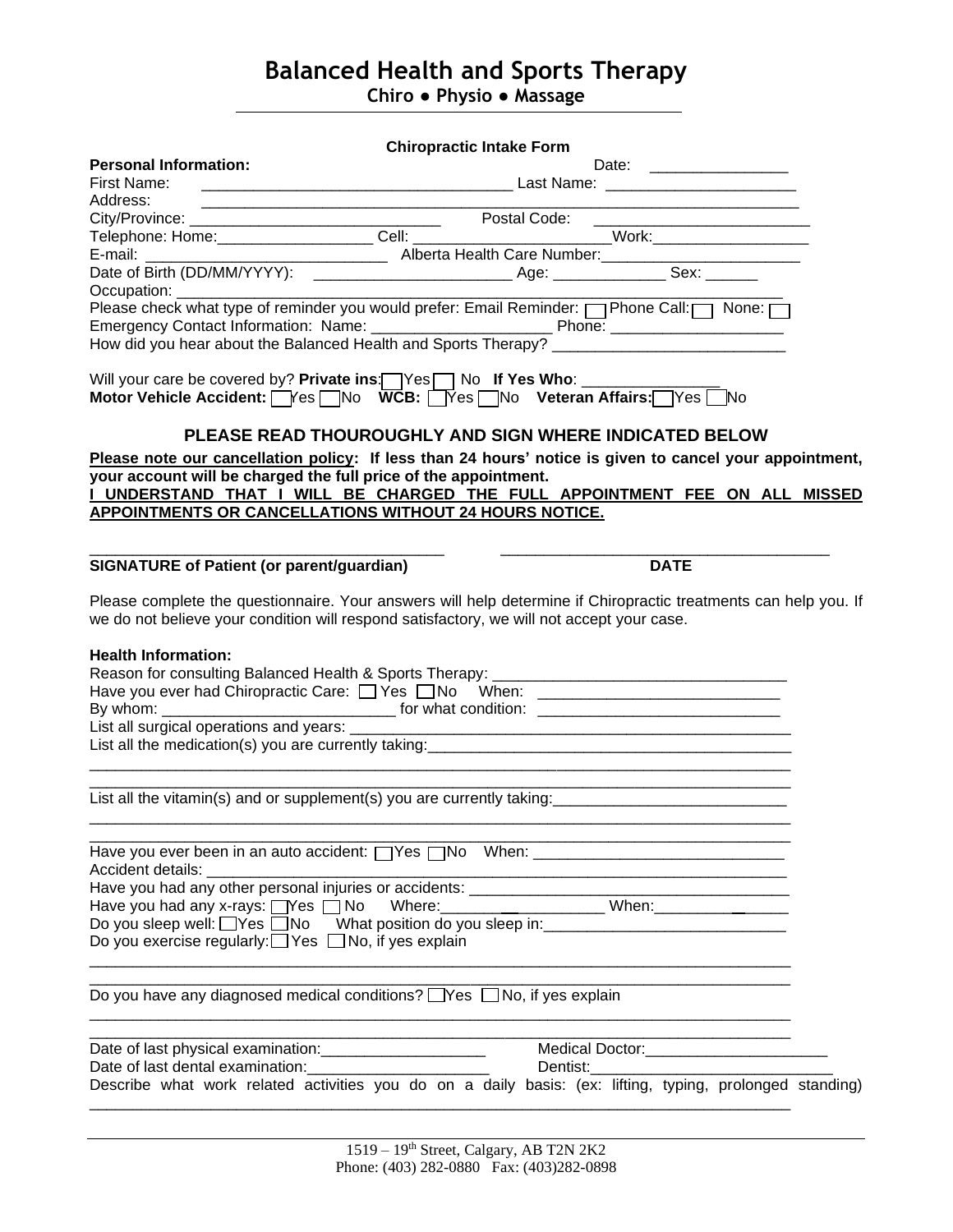

## **MARK THE AREA(S) OF THE DIAGRAM WHERE YOU FEEL THE DESCRIBED SENSATION.**

## **FAMILY HEALTH - Many health problems are a result of hereditary spinal weakness and have a tendency to occur in families. Please fill in the following chart.**

| <b>Family</b>    | Age | <b>Health Problems</b> |
|------------------|-----|------------------------|
| Father           |     |                        |
| Mother           |     |                        |
| Brother / Sister |     |                        |
| Children         |     |                        |

## **Health Conditions**:

Please **circle** any conditions that are presently causing you a problem. Please **check** those conditions which have been a problem in the past.

| <b>General Symptoms</b><br>Fever<br><b>Sweats</b><br>Fainting<br>Loss of sleep<br>Fatigue<br><b>Nervousness</b><br>Loss of weight                                  | <b>Respiratory</b><br>Chronic Cough<br>Spitting up phlegm<br>Spitting up blood<br>Chest pain<br>Difficulty breathing        | Genitourinary<br><b>Frequent urination</b><br>Painful urination<br>Blood in urine<br>Pus in urine<br>Prostate trouble<br>Urine control | <b>Neurological</b><br>Visual disturbance<br><b>Dizziness</b><br>Convulsions<br>Headache<br>Mood changes<br>Coordination |                                                                                                                                                                   |
|--------------------------------------------------------------------------------------------------------------------------------------------------------------------|-----------------------------------------------------------------------------------------------------------------------------|----------------------------------------------------------------------------------------------------------------------------------------|--------------------------------------------------------------------------------------------------------------------------|-------------------------------------------------------------------------------------------------------------------------------------------------------------------|
| Cardiovascular<br>Rapid beating heart<br>Slow beating<br>High blood pressure<br>Low blood pressure<br>Pain over heart<br>Hardening of arteries<br>Poor circulation | Gastrointestinal<br>Poor appetite<br>Difficult digestion<br>Nausea<br>Vomiting<br>Vomiting blood<br>Constipation<br>Colitis | E.E.N.T<br>Eye pain<br>Deafness<br><b>Nosebleeds</b><br><b>Hoarseness</b><br>Asthma<br>Sinus infection<br>Enlarged glands              | <b>Muscle &amp; Joint</b><br>Stiff neck<br>Backache<br>Neck pain<br>Swollen joints<br>Foot trouble<br>Pain in shoulders  | <b>For Women Only</b><br>Painful menstruation<br>Hot flashes<br><b>Irregular Cycle</b><br>Cramps or backache<br>Vaginal discharge<br>Lumps in breast<br>Menopause |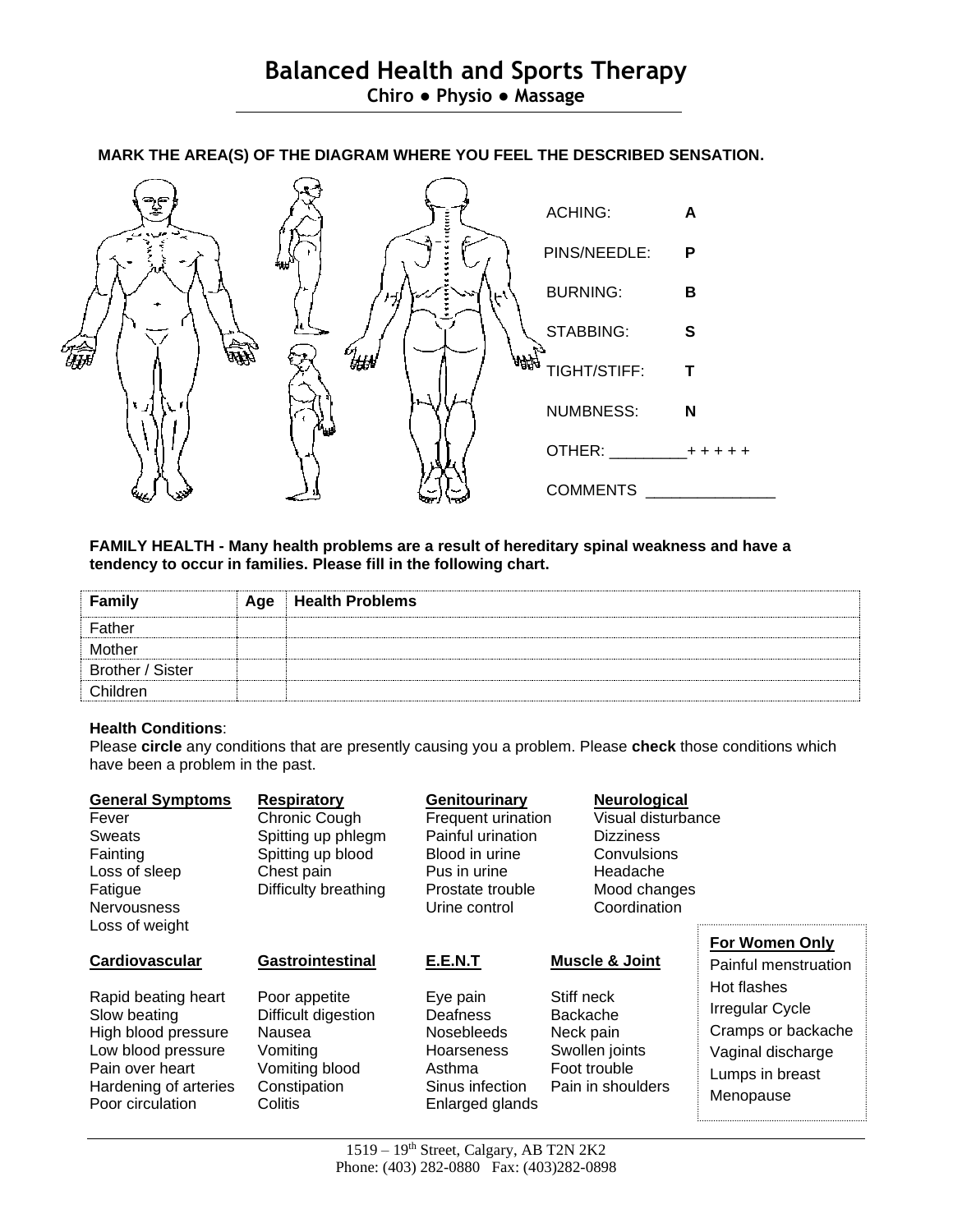

### **CONSENT TO CHIROPRACTIC TREATMENT – FORM L**

It is important for you to consider the benefits, risks and alternatives to the treatment options offered by your chiropractor and to make an informed decision about proceeding with treatment.

Chiropractic treatment includes adjustment, manipulation and mobilization of the spine and other joints of the body, soft-tissue techniques such as massage, and other forms of therapy including, but not limited to, electrical or light therapy and exercise.

### **Benefits**

Chiropractic treatment has been demonstrated to be effective for complaints of the neck, back and other areas of the body caused by nerves, muscles, joints and related tissues. Treatment by your chiropractor can relieve pain, including headache, altered sensation, muscle stiffness and spasm. It can also increase mobility, improve function, and reduce or eliminate the need for drugs or surgery.

#### **Risks**

The risks associated with chiropractic treatment vary according to each patient's condition as well as the location and type of treatment.

The risks include:

● **Temporary worsening of symptoms** – Usually, any increase in pre-existing symptoms of pain or stiffness will last only a few hours to a few days.

● **Skin irritation or burn** – Skin irritation or a burn may occur in association with the use of some types of electrical or light therapy. Skin irritation should resolve quickly. A burn may leave a permanent scar.

● **Sprain or strain** – Typically, a muscle or ligament sprain or strain will resolve itself within a few days or weeks with some rest, protection of the area affected and other minor care.

● **Rib fracture** – While a rib fracture is painful and can limit your activity for a period of time, it will generally heal on its own over a period of several weeks without further treatment or surgical intervention.

● **Injury or aggravation of a disc** – Over the course of a lifetime, spinal discs may degenerate or become damaged. A disc can degenerate with aging, while disc damage can occur with common daily activities such as bending or lifting. Patients who already have a degenerated or damaged disc may or may not have symptoms. They may not know they have a problem with a disc. They also may not know their disc condition is worsening because they only experience back or neck problems once in a while.

Chiropractic treatment should not damage a disc that is not already degenerated or damaged, but if there is a pre-existing disc condition, chiropractic treatment, like many common daily activities, may aggravate the disc condition.

The consequences of disc injury or aggravating a pre-existing disc condition will vary with each patient. In the most severe cases, patient symptoms may include impaired back or neck mobility, radiating pain and numbness into the legs or arms, impaired bowel or bladder function, or impaired leg or arm function. Surgery may be needed.

● **Stroke** – Blood flows to the brain through two sets of arteries passing through the neck. These arteries may become weakened and damaged, either over time through aging or disease, or as a result of injury. A blood clot may form in a damaged artery. All or part of the clot may break off and travel up the artery to the brain where it can interrupt blood flow and cause a stroke.

Many common activities of daily living involving ordinary neck movements have been associated with stroke resulting from damage to an artery in the neck, or a clot that already existed in the artery breaking off and travelling up to the brain.

Chiropractic treatment has also been associated with stroke. However, that association occurs very infrequently, and may be explained because an scientific evidence does not establish that chiropractic treatment causes either damage to an artery or stroke.

The consequences of a stroke can be very serious, including significant impairment of vision, speech, balance and brain function, as well as paralysis or death.

#### **Alternatives**

Alternatives to chiropractic treatment may include consulting other health professionals. Your chiropractor may also prescribe rest without treatment, or exercise with or without treatment.

**Questions or Concerns** You are encouraged to ask questions at any time regarding your assessment and treatment. Bring any concerns you have to the chiropractor's attention. If you are not comfortable, you may stop treatment at any time.

### **Please be involved in and responsible for your care. Inform your chiropractor immediately of any change in your condition.**

### **DO NOT SIGN THIS FORM UNTIL YOU MEETWITH THE CHIROPRACTOR**

I hereby acknowledge that I have discussed with the chiropractor the assessment of my condition and the treatment plan. I understand the nature of the treatment to be provided to me. I have considered the benefits and risks of treatment, as well as the alternatives to treatment. I hereby consent to chiropractic treatment as proposed to me.

|                                          | Date: __________ | 20 . |
|------------------------------------------|------------------|------|
| Name (Please Print)                      |                  |      |
| Signature of patient (or legal guardian) | Date:            | 20   |
| Signature of Chiropractor                | Date:            |      |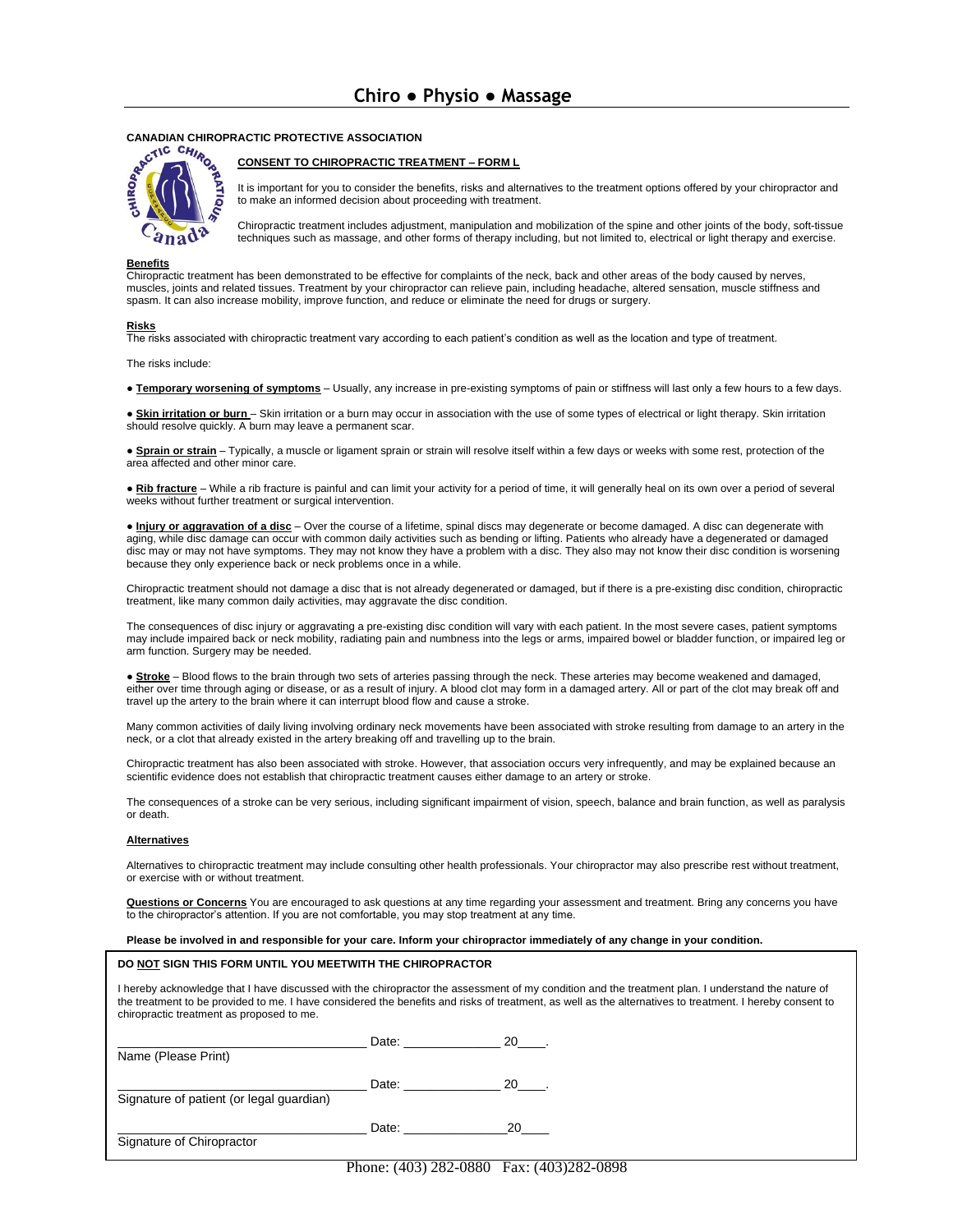## Graston Technique® Questionnaire and Informed Consent

Please answer the following questions. Read the statements concerning Graston Technique, and sign below. If you have any questions, please speak with your clinician.

| 1. Do you bruise easily?                                         | Yes | No. |
|------------------------------------------------------------------|-----|-----|
| 2. Do you bleed for a long period of time after you cut yourself | Yes | No. |
| 3. Are you taking blood thinners or anticoagulants?              | Yes | No. |
| 4. Do you take aspirin on a regular basis?                       | Yes | No. |
| 5. Do you take cortisone on a regular basis?                     | Yes | No. |
| 6. Have you ever had inflamed veins or blood clots?              | Yes | No. |
| 7. Do you have surgical implants in your body?                   | Yes | No. |
| 8. Do you have diabetes or kidney disease?                       | Yes | No. |
| 9. Do you currently have any infections?                         | Yes | No. |
| 10. Do you have uncontrolled high blood pressure?                | Yes | No. |

Graston Technique (GT) is an instrument-assisted variation of traditional cross fiber or transverse friction massage. The GT instruments consist of six stainless steel tools of various sizes and contours. GT is a form of treatment used to "break up" or "soften" scar tissue, thus allowing for the return of normal function in the area being treated.

Graston Technique may produce the following:

- 1. Local discomfort during the treatment.
- 2. Reddening of the skin.
- 3. Superficial tissue bruising.
- 4. Post treatment soreness.

Graston Technique is designed to minimize discomfort; however the above reactions are normal, and in some instances unavoidable.

Graston Technique has several basic components. Your clinician will determine the protocol for you.

- 1. Warm up of the treatment area.
- 2. Graston Technique Instrument Assisted Soft-Tissue Manipulation.
- 3. High repetition, low load exercise.
- 4. One to three 30-second stretches.
- 5. Low repetition, high weight exercises.
- 6. Ice therapy.
- 7. Stretching/rehabilitation exercise.

All components of Graston Technique have been explained to me. I understand the risks of the procedure and I give my full consent for treatment.

Patient Name: \_\_\_\_\_\_\_\_\_\_\_\_\_\_\_\_\_\_\_\_\_\_\_\_\_\_\_\_ Date: \_\_\_\_\_\_\_\_\_\_\_\_\_\_\_\_\_\_\_\_\_\_\_\_\_\_\_\_\_

Signature of Patient (or Parent/Guardian): \_\_\_\_\_\_\_\_\_\_\_\_\_\_\_\_\_\_\_\_\_\_\_\_\_\_\_\_\_\_\_\_\_\_\_\_\_\_\_\_\_\_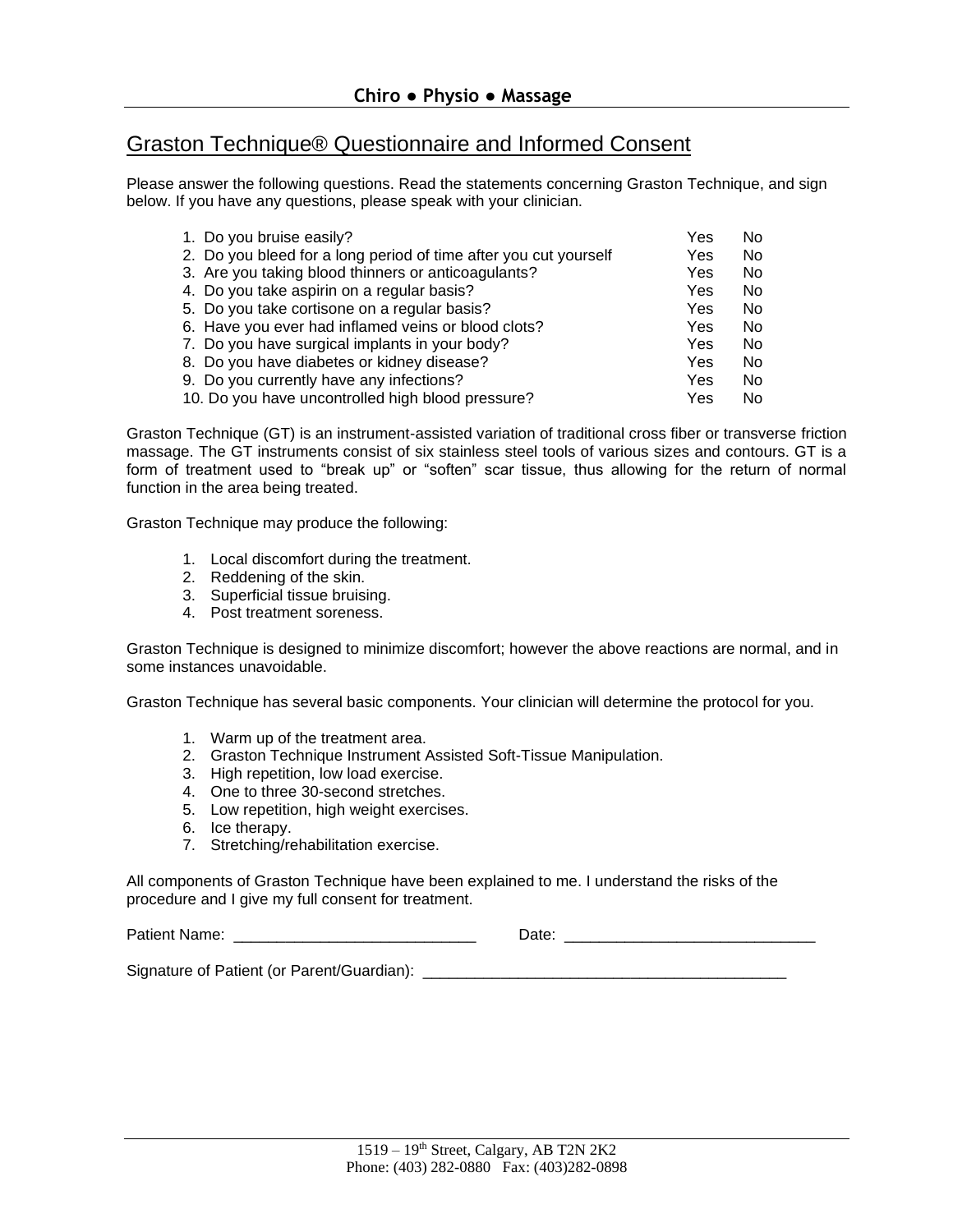## CANADIAN CHIROPRACTIC PROTECTIVE ASSOCIATION INFORMED CONSENT FOR ACUPUNCTURE CARE

It is important for you to consider the benefits and risks and alternatives to the acupuncture treatment offered by your chiropractor and to make an informed decision about proceeding with treatment.

Acupuncture involves the insertion of small sterilized needles into specific locations on the skin surface. Other procedures related to acupuncture include moxibustion, cupping and electroacupuncture.

## **Benefits**

Acupuncture and procedures related to acupuncture have been demonstrated to be a safe and effective form of treatment for a range of conditions including musculoskeletal complaints and pain.

## **Risks**

The risks associated with acupuncture include minor bleeding and bruising, temporary pain and soreness, nausea, fainting, burns, infection, shock, convulsions, pneumothorax, perforation of internal organs, and stuck or bent needles.

## **Please inform the chiropractor if you**:

•Have or develop any major health issues •Are pregnant or actively trying to be •Have been fitted for a pacemaker or other electrical implants •Have a bleeding disorder or take anticoagulants •Have damaged heart valves or have a high risk of infection •Suffer from metal allergies •Are Immune compromised •Have had prosthetic implants

Only sterile single use disposable needles will be used. All acupuncture needles are properly disposed of after each and every treatment.

## **Pregnancy**

The use of certain acupuncture points and treatment techniques may not be recommended during pregnancy. Advise your chiropractor if you are pregnant or actively trying to be.

## **Alternatives**

Alternatives to acupuncture treatment may include rest, exercise, other modalities or consulting other health professionals.

## **Questions or Concerns**

You are encouraged to ask questions at any time regarding your assessment and treatment. Bring any concerns you have to the chiropractor's attention. If you are not comfortable, you may stop treatment at any time. **Please be involved in and responsible for your care. Inform your chiropractor immediately of any change in your condition.** 

## **DO NOT SIGN THIS FORM UNTIL YOU MEET WITH THE CHIROPRACTOR**

I hereby acknowledge that I have read this form and discussed with the chiropractor the assessment of my condition and the treatment plan. I Understand the nature of the treatment to be provided to me. I have considered the benefits and risks of treatment, as well as the alternatives to treatment. I hereby consent to acupuncture treatment as proposed to me.

| Name (Please Print)                      | Date: the control of the control of the control of the control of the control of the control of the control of the control of the control of the control of the control of the control of the control of the control of the co | 20. |
|------------------------------------------|--------------------------------------------------------------------------------------------------------------------------------------------------------------------------------------------------------------------------------|-----|
| Signature of patient (or legal guardian) | Date:                                                                                                                                                                                                                          | 20  |
| Signature of Chiropractor                | Date:                                                                                                                                                                                                                          | 20  |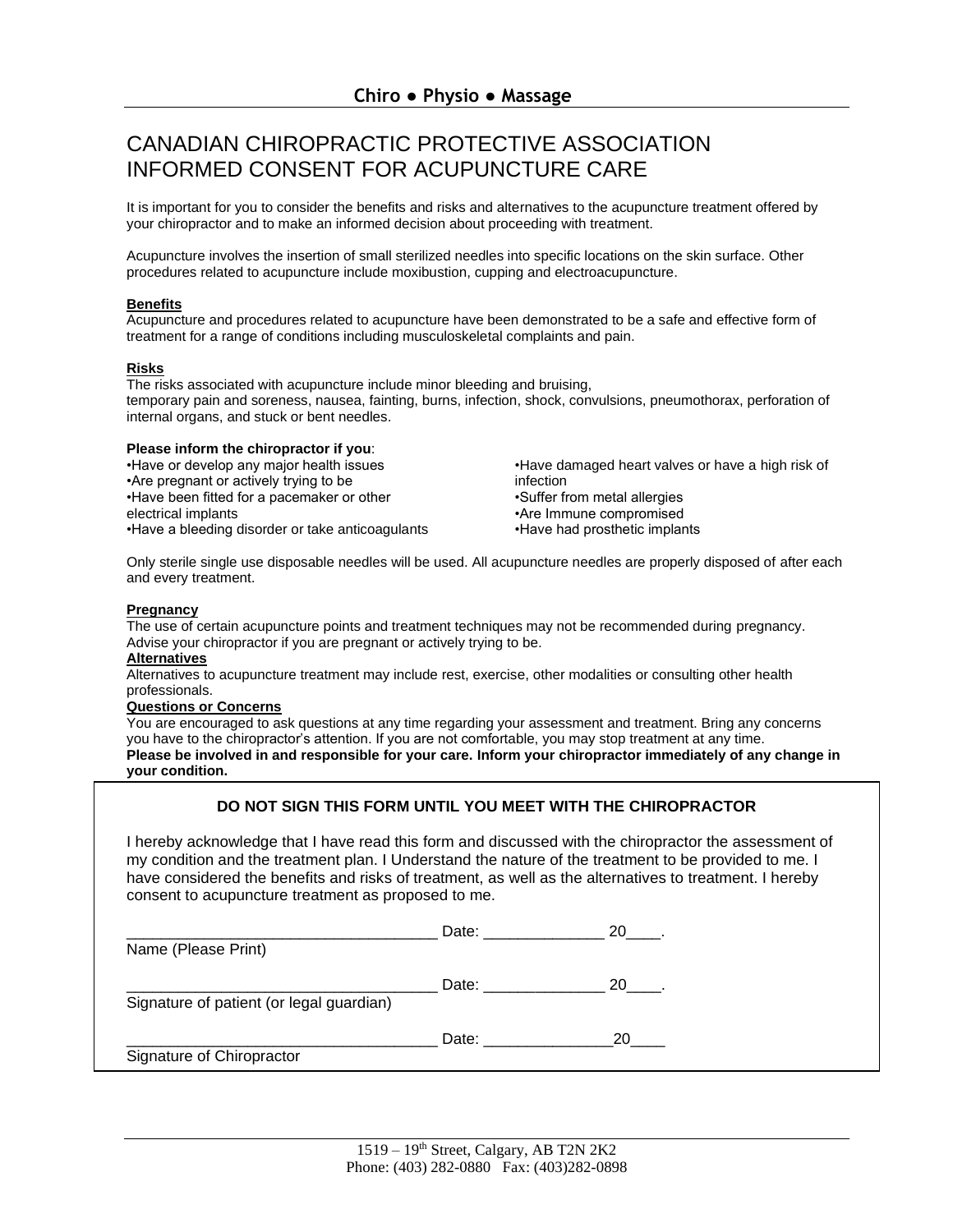Chiropractic and Physiotherapy Authorization to obtain medical records.

To: (record holder – completed by office)

I, \_\_\_\_\_\_\_\_\_\_\_\_\_\_\_\_\_\_\_\_\_\_\_\_\_\_\_\_\_\_, do unconditionally authorize you to release to BALANCED HEALTH AND SPORTS THERAPY or anyone they shall in writing designate, any and all information they may so require in relation to my health, including, but without limitation all plain film radiographs including x-ray films, radiology reports, clinical and progress notes, nurses notes, reports on diagnostic test, secondary assessment, chiropractic and medical opinions and/or any other knowledge, information or data which you possess or have power to deliver, and for so doing kindly allow this to be your complete and sufficient authority.

\_\_\_\_\_\_\_\_\_\_\_\_\_\_\_\_\_\_\_\_\_\_\_\_\_\_\_\_\_\_\_\_\_\_\_\_\_\_\_\_\_\_\_\_\_\_\_\_\_\_\_\_\_\_\_\_\_\_\_\_\_\_\_\_\_\_\_\_\_

In consideration for your release of the information to my doctor, I hereby waive any patient privilege I may have regarding secrecy of chiropractic and medical information and I do release and discharge you and your assigns and/or successors of and from all claims for any damages resulting from the release of such information.

\_\_\_\_\_\_\_\_\_\_\_\_\_\_\_\_\_\_\_\_\_\_\_\_\_\_\_\_\_\_\_\_\_\_\_\_\_\_\_\_\_\_\_\_\_\_\_\_\_\_\_\_\_\_\_\_\_\_\_\_\_\_\_\_\_\_\_\_\_

| Date:      |                              |
|------------|------------------------------|
| Signature: | Patient (or parent/guardian) |
| Witness:   | Signature                    |
| Witness:   | Name                         |